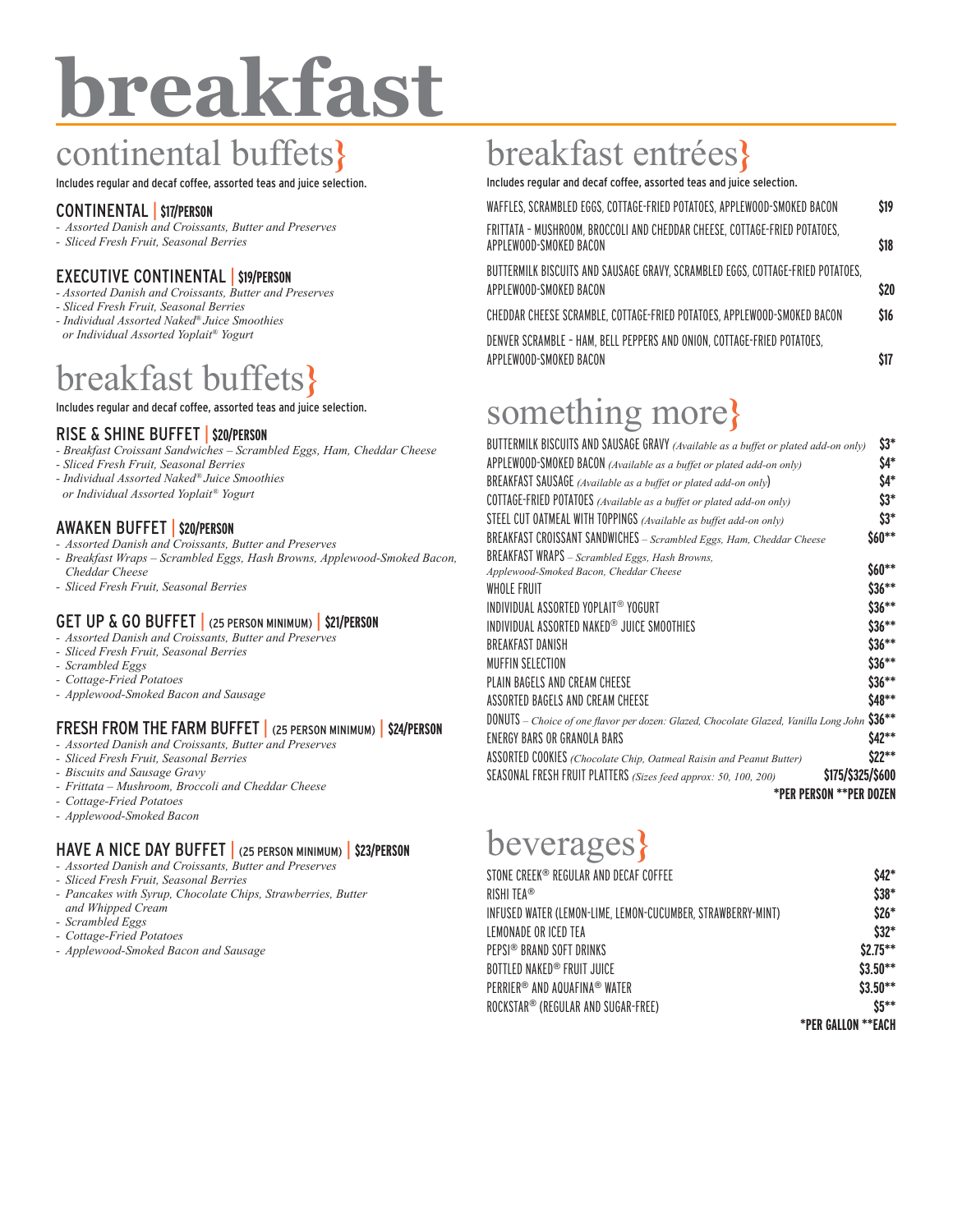# **break time**

# packages**}**

Break packages are priced per person and based on 30 minutes of service.

# MILLER PARK BREAK | **\$13 PER PERSON**

*Soft Pretzels Mini Hot Dogs Nachos Baby Ruth® Candy Bars \*Soft Drinks \*Still/Sparkling Water \*Coffee/Tea* 

## TASTE OF MILWAUKEE BREAK | **\$12 PER PERSON**

*Mini Bratwurst Petite Cream Puffs Fresh Cheese Curds \*Soft Drinks \*Still/Sparkling Water \*Coffee/Tea* 

### MEDITERRANEAN BREAK | **\$12 PER PERSON**

*Hummus Olive Tapenade Fresh Vegetables Veggie Chips Pita Infused Water (Lemon-Lime, Lemon-Cucumber or Strawberry-Mint) \*Still Water \*Coffee/Tea* 

## CLASSIC COOKIE BREAK | **\$9 PER PERSON**

*Cookies (Chocolate Chip, Oatmeal Raisin and Peanut Butter) \*Soft Drinks Chocolate/White Milk \*Still/Sparkling Water \*Coffee/Tea* 

#### ICE CREAM SHOP BREAK | **\$10 PER PERSON**

*Assorted Ice Cream Treats Candy Bars \*Soft Drinks \*Still/Sparkling Water \*Coffee/Tea* 

#### HAPPY TRAILS BREAK | **\$12 PER PERSON**

*Assorted Nuts Dried Fruit Energy Bars SoBe® Water \*Still/Sparking Water \*Coffee/Tea* 

# all-day packages**}**

# FULL DAY 1 | **\$27 PER PERSON**

*Assorted Danish and Croissants Sliced Fresh Fruit Assorted Juices \*Regular and Decaf Coffee; Assorted Teas \*Mid-morning refresh of Coffee, Tea and assorted Soft Drinks*

#### AFTERNOON BREAK

*Assorted Chips/Pretzels Assorted Cookies (Chocolate Chip, Oatmeal Raisin and Peanut Butter) \*Soft Drinks \*Regular and Decaf Coffee; Assorted Teas*

## FULL DAY 2 | **\$31 PER PERSON**

*Assorted Danish and Croissants Sliced Fresh Fruit Assorted Hot Breakfast Sandwiches Assorted Juices \*Regular and Decaf Coffee; Assorted Teas \*Mid-morning refresh of Coffee, Tea, and assorted Soft Drinks*

#### AFTERNOON BREAK

*Assorted Chips/Pretzels Energy Bars \*Soft Drinks \*Regular and Decaf Coffee; Assorted Teas*

\* We proudly serve Pepsi® brand soft drinks, Perrier® and Aquafina® water, Stone Creek® regular and decaf coffee and Rishi Tea®.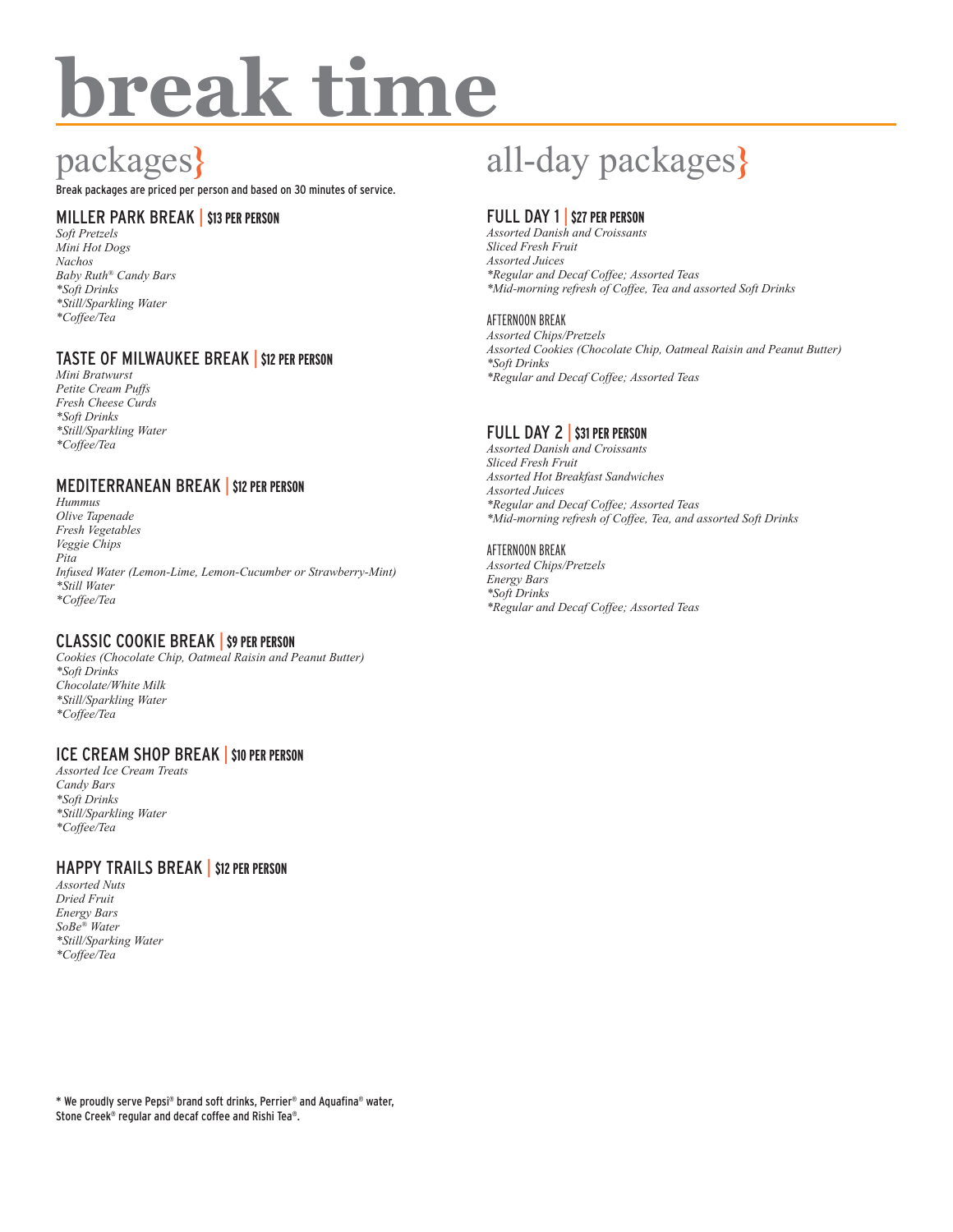# **lunch**

# lunch buffets**}**

### Includes regular and decaf coffee and assorted teas.

#### SANDWICH BOARD | (10 PERSON MINIMUM) | **\$24/PERSON**

- *- Turkey and Provolone on Multi-Grain Bun*
- *- Ham and Swiss on Pretzel Bun*
- *- Roast Beef and Cheddar on Sesame Roll*
- *- Redskin Potato Salad*
- *- Garden Salad*
- *- Kettle Chips*
- *- Chocolate Chip Cookies and Brownies*

#### LIGHTER SIDE | (10 PERSON MINIMUM) | **\$25/PERSON**

- *- Chicken Salad on Sesame Roll*
- *- Turkey and Provolone on Multi-Grain Bun*
- *- Caesar Salad*
- *- Garden Salad*
- *- Fresh Fruit Salad*
- *- Lemon Bars*

#### TAILGATE | (10 PERSON MINIMUM) | **\$26/PERSON**

- *- Grilled Bratwurst*
- *- Hamburgers, Cheeseburgers*
- *- Creamy Coleslaw*
- *- Macaroni Salad*
- *- Kettle Chips*
- *- Chocolate Chip Cookies and Brownies*

## COOKOUT | (30 PERSON MINIMUM) | **\$30/PERSON**

- *- BBQ Chicken*
- *- Slow-Roasted Pulled Pork Sandwiches*
- *- Macaroni and Cheese*
- *- Baked Beans*
- *- Coleslaw*
- *- Pecan Tarts, Red Velvet Cake*

## ITALIAN | (30 PERSON MINIMUM) | **\$32/PERSON**

- *- Chicken Piccata, Lemon-Caper Sauce*
- *- Italian Sausage with Peppers and Onions*
- *- Penne Pasta with Zucchini and Yellow Squash, Marinara Sauce*
- *- Caesar Salad*
- *- Tomato Salad with Olives, Artichoke, Mozzarella, Basil Vinaigrette*
- *- Creamy Polenta*
- *- Rosemary Focaccia Bread, Extra Virgin Olive Oil*
- *- Biscotti Cookies, Tiramisu and Cannoli*

## SOUTH OF THE BORDER | (30 PERSON MINIMUM) | **\$28/PERSON**

- *- Beef Fajitas, Grilled Peppers and Onions*
- *- Roasted Chicken Breast, Enchilada Sauce, Cheddar Cheese*
- *- Crispy Tortilla Salad, Cilantro-Lime Vinaigrette*
- *- Ancho Refried Beans*
- *- Spanish Rice*
- *- Salsa, Sour Cream, Flour Tortillas*
- *- Coconut Flan, Banana Rum Cake, Chipotle Caramel Tarts*

# lunch entrées**}**

Entrée selections of three or more will incur an additional cost. All entrées include regular and decaf coffee, assorted teas, rolls and butter.

#### SALAD (CHOOSE ONE)

GARDEN SALAD *– Tomato, Cucumber, Carrot, Herb Vinaigrette*  CAESAR SALAD *– Romaine Lettuce, Shaved Parmesan, Croutons*

PEAR AND BLUE CHEESE SALAD *– Boston Bibb Lettuce, Toasted Walnuts, Champagne Vinaigrette*

# lunch entrées cont.**}**

# PLATED ENTRÉES

| SAUTÉED BONE-IN CHICKEN BREAST – White Wine Cream Sauce            | \$24 |
|--------------------------------------------------------------------|------|
| ROASTED BONE-IN CHICKEN BREAST - Sun-dried Tomato and Caper Relish | \$23 |
| 5-02. PETITE FILET MIGNON - Bordelaise                             | \$33 |
| BEEF SHORT RIB - Cabernet Jus                                      | \$28 |
| LEMON-PEPPER LAKE SUPERIOR WHITE FISH                              | \$26 |
| BROWN RICE AND BLACK BEAN PATTY - Salsa Verde (Vegetarian)         | \$22 |
| VEGETABLE RISSOLE - Mushroom Gravy (Vegetarian)                    | \$23 |
| ROASTED RED PEPPER ASPARAGUS RISOTTO (Vegetarian)                  | \$23 |

### SIDES | (CHOOSE ONE)

WHITE CHEDDAR MASHED POTATOES ROASTED GARLIC RED POTATOES VEGETABLE RICE PILAF PESTO ORZO

# lighter lunch fare**}**

### PLATED SANDWICHES | SUBSTITUTE FRUIT SALAD \$1

| TURKEY WITH BACON – Multi-Grain Bun, Creamy Coleslaw, Kettle Chips  | \$17 |
|---------------------------------------------------------------------|------|
| ALBACORE TUNA SALAD – Multi-Grain Bun, Macaroni Salad, Kettle Chips | \$18 |

#### BOX LUNCH | (10 PERSON MINIMUM) | **\$17/PERSON**

Select up to two sandwich options. All box lunches include apple, bag of chips and chocolate chip cookie. TURKEY AND PROVOLONE *– Lettuce, Tomato, Whole-Grain Bun* HAM AND SWISS *– Lettuce, Tomato, Pretzel Bun* ROAST BEEF AND CHEDDAR *– Lettuce, Tomato, Ranch Dressing*

## ENTRÉE LUNCH SALADS | INCLUDES ROLLS AND BUTTER

| GRILLED CHICKEN CAESAR SALAD - Romaine Lettuce, Shaved Parmesan, Croutons                                                      | \$15 |
|--------------------------------------------------------------------------------------------------------------------------------|------|
| ASIAN SESAME BEEF SALAD - Marinated Flank Steak, Julienne Vegetables,<br>Roasted Peanuts, Mixed Greens, Sov-Ginger Vinaigrette | \$18 |
| CHOPPED TURKEY SALAD - Iceberg Lettuce, Egg, Bacon, Tomato,<br>Cheddar Cheese, Ranch Dressing                                  | \$16 |

# desserts**}**

Select one dessert. Second dessert charged an additional \$1 per person. PASSION CREAM TART | **\$5**

*Passion Fruit Cream, Toasted Raspberry Meringue, Mango Sauce, Fresh Raspberries*

#### DARK CHOCOLATE LAYER CAKE | **\$6**

*Chocolate Buttermilk Cake, Chocolate Mousse, Chocolate Ganache, Chocolate Rum Sauce*

## LAYERED CARROT CAKE | **\$5**

*Carrot Cake, Vanilla Cream Cheese Icing, Spiced Anglaise Sauce, Sugared Pecans*

## AMARETTO CHEESECAKE | **\$5**

*Sour Cream and Amaretto Cheesecake, Amoretti Cookie, Cherry Sauce, Brandied Cherry*

#### COOKIE PLATTER | **\$22/DOZEN**

*Chocolate Chip, Oatmeal Raisin and Peanut Butter*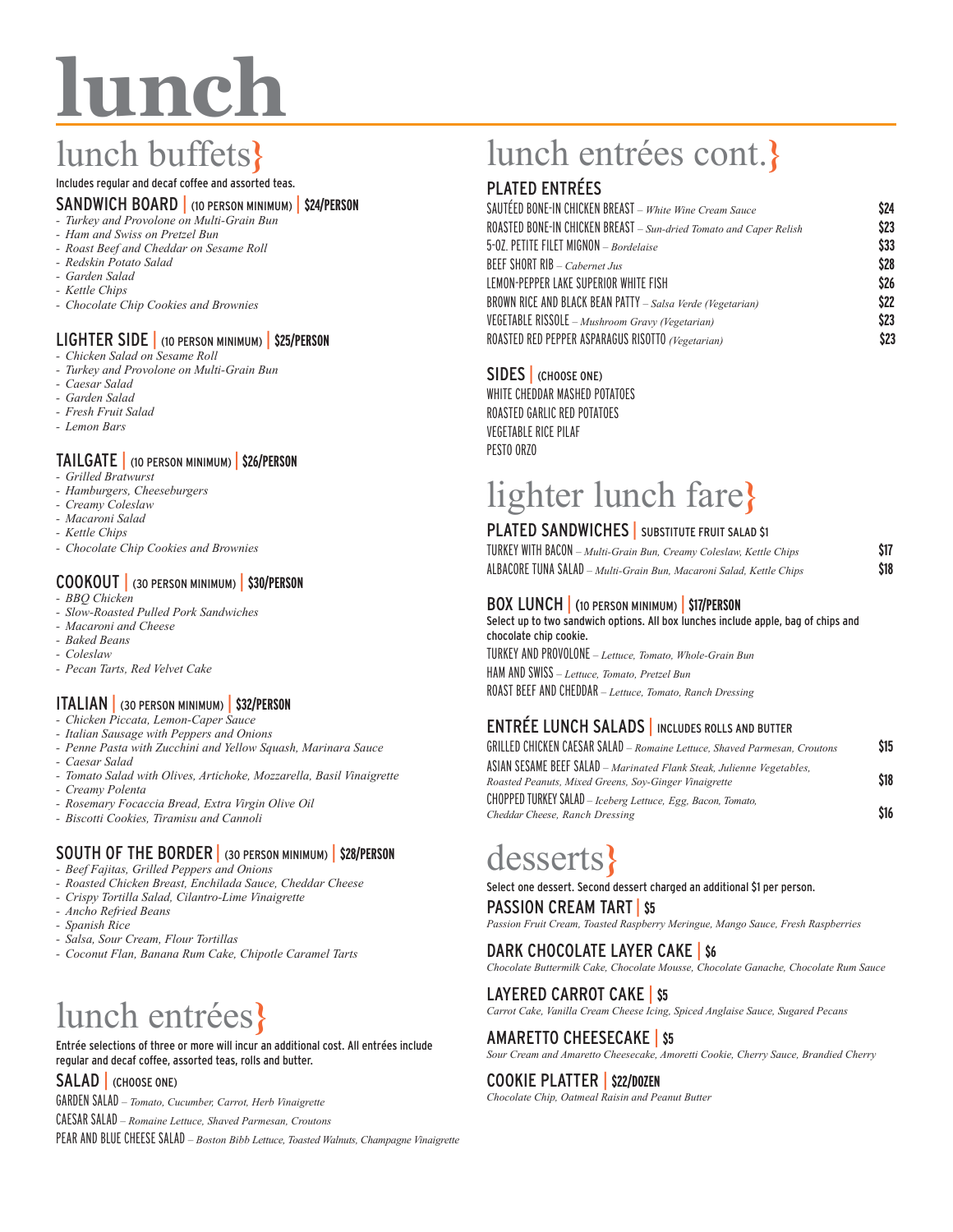# **reception**

### HORS D'OEUVRES | (PRICE PER 50 PIECES) BACON-WRAPPED WATER CHESTNUTS **\$150** ANDOUILLE SAUSAGE IN PUFF PASTRY *– Sweet Onion Marmalade* **\$150** PETITE CRAB CAKES *– Remoulade* **\$175** HAWAIIAN TERIYAKI CHICKEN SKEWERS **\$150** BEEF EMPANADAS *– Salsa Verde* **\$175** DUCK CONFIT IN PHYLLO *– Portobello Mushroom, Butternut Squash, Pomegranate Gastrique* **\$175** SCALLOP CEVICHE *– Avocado Salsa, Tortilla Crisp* **\$200** SHRIMP COCKTAIL SHOOTER *– Cocktail Sauce* **\$175** BOURBON-GLAZED MEATBALLS **\$150** STUFFED MUSHROOMS *(Vegetarian)* **\$125** KALAMATA OLIVE ARANCINI *– Roasted Red Pepper Tapenade (Vegetarian)* **\$125** FIG AND BLUE CHEESE FLATBREAD *(Vegetarian)* **\$150** TOMATO BRUSCHETTA *(Vegetarian)* **\$125** HORS D'OEUVRES DISPLAY PLATTERS | (PRICED: SMALL, MEDIUM, LARGE) CHARCUTERIE *– Salami, Italian Meats, Sausage* **\$200/375/700** ANTIPASTI *– Italian Meats and Cheeses, Olives, Marinated Vegetables* **\$200/375/700** MIDWEST *– Summer Sausage, Landjaeger, Assorted Pickles* **\$200/375/700** CHILLED SEAFOOD *– Shrimp, Crab Claws, Oysters on the Half Shell* **\$475/925/1800** SMOKED SALMON SIDE *– Capers, Red Onion* **\$250/475/900** ASSORTED CROSTINI *– Roasted Red Pepper Hummus, Olive Tapenade, Warm Spinach and Artichoke Dip (Vegetarian)* **\$200/375/700** SEASONAL VEGETABLE CRUDITÉS *(Vegetarian)* **\$150/275/500** SEASONAL FRESH FRUIT *(Vegetarian)* **\$175/325/600** DOMESTIC CHEESE *– Crackers (Vegetarian)* **\$175/325/600** WISCONSIN ARTISANAL CHEESE *– Crackers (Vegetarian)* **\$275/525/1000** HORS D'OEUVRES PACKAGE | \$925 (OR \$800 AS AN ADD ON. NO SUBSTITUTIONS.) DOMESTIC CHEESE *– Crackers (Small platter)* BACON-WRAPPED WATER CHESTNUTS *– 50 pieces*

PETITE CRAB CAKES *– Remoulade – 50 pieces* BOURBON-GLAZED MEATBALLS *– 50 pieces* SEASONAL VEGETABLE CRUDITÉS *(Vegetarian) (Small platter)* STUFFED MUSHROOMS *(Vegetarian) – 50 pieces*

#### SMALL PLATES | (PRICED PER PERSON, 50 PERSON MINIMUM PER ITEM)

| \$7<br><b>BRAISED BEEF</b> – White Cheddar Stone-Ground Grits               |  |
|-----------------------------------------------------------------------------|--|
| \$7<br>CHICKEN THAI CURRY $-$ Jasmine Rice                                  |  |
| \$8<br>APPLEWOOD-SMOKED BACON AND LOBSTER RISOTTO                           |  |
| \$6<br>CHICKEN AND DUMPLINGS - Potato Gnocchi, Cream Velouté                |  |
| Ŝ6<br>MACARONI AND CHEESE WITH KIELBASA SAUSAGE                             |  |
| \$7<br>NEW ORLEANS BBQ SHRIMP $-$ Red Beans and Rice                        |  |
| \$7<br>LAMB SLIDERS - Pickled Cucumber, Toasted Cumin Yogurt Sauce          |  |
| Ŝ6<br>WARM ROASTED BEET SALAD - Feta Cheese, Pine Nuts, Barley (Vegetarian) |  |
|                                                                             |  |

Chef attended fee of \$75 per station.

# LATE NIGHT SNACKS

| BONELESS WINGS - Celery Sticks, Ranch Dressing (Choice of Sriracha, Buffalo or BBQ) | \$150/50 PIECES   |
|-------------------------------------------------------------------------------------|-------------------|
| SILVER DOLLAR SANDWICHES - (Choice of Turkey, Ham or Roast Beef)                    | \$150/50 PIECES   |
| $PlZIA-Pepperoni$ , Sausage, Extra Cheese, Vegetable                                | <b>S28/EACH</b>   |
| PREMIUM PIZZA - BBQ Chicken, Hawaiian, Mediterranean Vegetable, Supreme             | <b>S32/EACH</b>   |
| $TACO DIP$ - Tortilla Chips                                                         | \$100/50 PORTIONS |
| <b>CHILI CON QUESO</b> – <i>Tortilla Chips</i>                                      | \$125/50 PORTIONS |
| FRENCH ONION DIP - Potato Chips                                                     | \$75/50 PORTIONS  |
| NACHO BAR - Taco Meat, Cheese, Tomatoes, Jalapeños, Tortilla Chips                  | \$350/50 PORTIONS |
| MINI BRATS AND HOT DOGS $-Mustard$ and Ketchup                                      | \$175/50 PIECES   |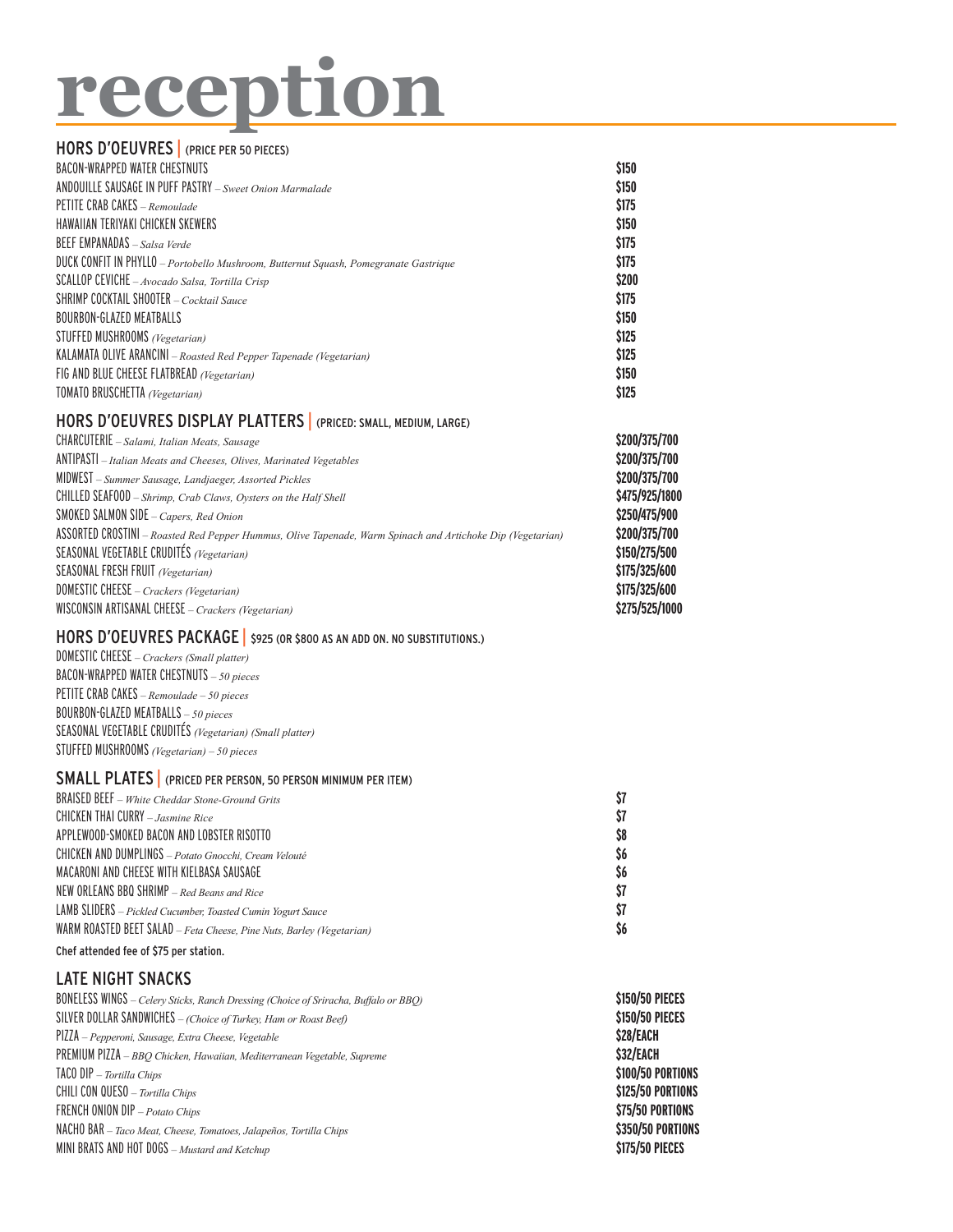# **dinner**

# food stations**}**

Minimum of three stations required. All persons in party will be charged. Includes dinner rolls, regular and decaf coffee and assorted teas. 50-person minimum. Optional chef-attended fee of \$75.

# SALAD STATION | (CHOOSE 2) | **\$8/PERSON**

GARDEN SALAD *– Tomato, Cucumber, Carrot, Herb Vinaigrette*

CAESAR SALAD *– Romaine Lettuce, Shaved Parmesan, Croutons*

PEAR AND BLUE CHEESE SALAD *– Boston Bibb Lettuce, Toasted Walnuts, Champagne Vinaigrette*

CHEF SALAD *– Iceberg Lettuce, Chopped Egg, Bacon, Tomato, Cheddar Cheese, Ranch Dressing*

# TOMATO SOUP AND GRILLED CHEESE | **\$12/PERSON**

- *- Aged Cheddar Cheese, Tomato*
- *- Applewood-Smoked Bacon, Camembert*
- *- Caramelized Onion, Cambozola*

#### CHEF-CARVED ITEMS | (PRICED PER PERSON) | INCLUDES SEASONAL VEGETABLE

| PRIME RIB OF BEEF    | \$24 |
|----------------------|------|
| BEEF TENDERLOIN      | \$36 |
| <b>BEEF SIRLOIN</b>  | \$21 |
| <b>ROAST BEEF</b>    | \$18 |
| <b>TURKEY BREAST</b> | \$20 |
| PORK LOIN            | \$18 |
| <b>COUNTRY HAM</b>   | \$19 |
|                      |      |

## TACO STATION | **\$15/PERSON**

- *- Taco Beef*
- *- Southwest Chicken*
- *- Lettuce*
- *- Tomato*
- *- Cheddar Cheese - Hot Sauce and Salsa*
- *- Fresh Flour and Crispy Corn Tortillas*
- *- Ancho Refried Beans*
- *- Spanish Rice*
- *- Sour Cream*

## SLIDER STATION | (CHOOSE 2) | **\$13/PERSON**

- *- Ground Beef, Cheddar Cheese, Applewood-Smoked Bacon*
- *- BBQ Pulled Pork, Dill Pickle*
- *- Grilled Pesto Chicken, Marinated Tomato*
- *- Portobello Mushroom, Roasted Red Pepper and Caper Relish, Mozzarella (Vegetarian)*

# WHITE CHEDDAR MASHED POTATO BAR | **\$8/PERSON**

- *- Gravy*
- *- Cheddar Cheese*
- *- Bacon Bits*
- *- Scallions*

### BAKED POTATO BAR | **\$12/PERSON**

- *- Bacon Bits*
- *- Sour Cream*
- *- Cheddar Cheese - Scallions*
- *- Tomato*
- *- Whipped Butter*

# PASTA BAR | **\$14/PERSON**

- *- Grilled Chicken*
- *- Italian Sausage with Pepper and Onions*
- *- Primavera Vegetables*
- *- Marinara - Alfredo*
- *- Pesto*
- *- Penne Pasta*
- *- Parmesan Cheese*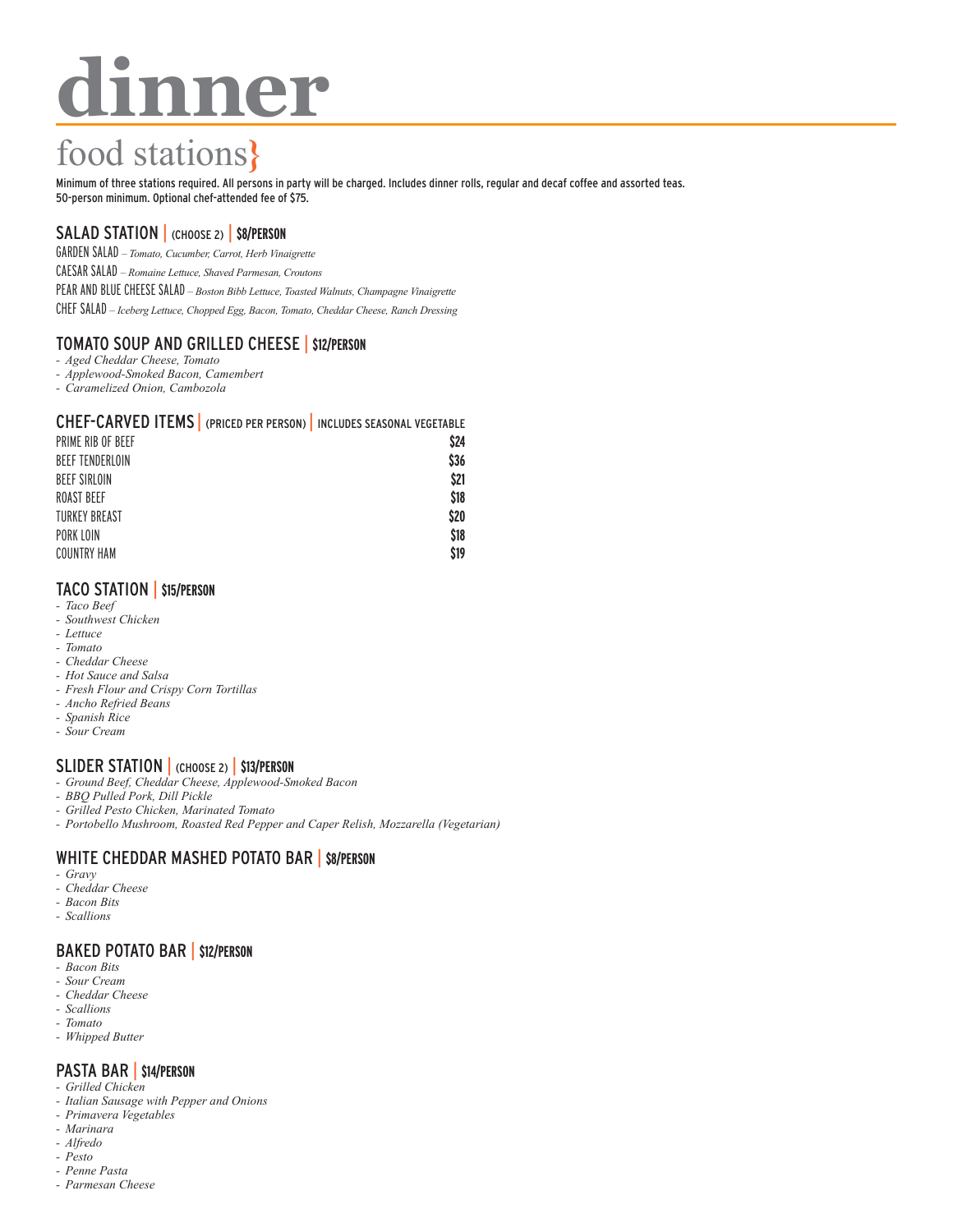# **dinner**

# dinner buffets<br>
Includes seasonal vegetable, dinner rolls, regular and decaf coffee and assorted teas.

50-person minimum. \*Additional chef-attended carving station fee of \$75. Per-person pricing will be based on the combined total of two required entrées chosen.

# ENTRÉES | (TWO SELECTIONS REQUIRED)

| BRAISED BEEF RAGOUT - Red Wine Gravy                             | \$17 |
|------------------------------------------------------------------|------|
| CHICKEN PICCATA - Sautéed Chicken Breast, Lemon-Caper Sauce      | \$16 |
| ROASTED CHICKEN BREAST - Brandied Mushroom Cream Sauce           | \$17 |
| CHICKEN CACCIATORE - Tomato, Bell Pepper and Mushroom Sauce      | \$17 |
| PORK LOIN ROAST - Caramelized Onion, Apple, Gravy                | \$18 |
| <b>BROILED SALMON</b> - Honey-Mustard Glaze                      | \$21 |
| LEMON-PEPPER LAKE SUPERIOR WHITE FISH                            | \$17 |
| SHRIMP CARBONARA - Applewood-Smoked Bacon, Mushroom, Cream Sauce | \$19 |
| PRIME RIB OF BFFF                                                | \$22 |
| <b>BEEF TENDERLOIN</b>                                           | \$34 |
| <b>BEEF SIRLOIN</b>                                              | \$19 |
| <b>ROAST BEEF</b>                                                | \$16 |
| TURKEY BREAST                                                    | \$18 |
| PORK LOIN                                                        | \$18 |
| <b>COUNTRY HAM</b>                                               | \$17 |
| BROWN RICE AND BLACK BEAN PATTY - Salsa Verde (Vegetarian)       | \$15 |
| VEGETABLE RISSOLE - Mushroom Gravy (Vegetarian)                  | \$16 |
| ROASTED RED PEPPER ASPARAGUS RISOTTO (Vegetarian)                | S16  |
|                                                                  |      |

## SIDES | (CHOOSE TWO)

WHITE CHEDDAR MASHED POTATOES ROASTED GARLIC RED POTATOES VEGETABLE RICE PILAF PESTO ORZO WILD RICE CASSEROLE WHIPPED SWEET POTATOES

## SALAD (CHOOSE TWO)

GARDEN SALAD *– Tomato, Cucumber, Carrot, Herb Vinaigrette* CAESAR SALAD *– Romaine Lettuce, Shaved Parmesan, Croutons, Caesar Dressing* PEAR AND BLUE CHEESE SALAD *– Boston Bibb Lettuce, Toasted Walnuts, Champagne Vinaigrette* CHEF SALAD *– Iceberg Lettuce, Chopped Egg, Bacon, Tomato, Cheddar Cheese, Ranch Dressing*

# dinner entrées, Thirdes **Select up to two plated entrées.** Third entrée charged an additional \$3 per person; fourth

entrée charged an additional \$2 person. Includes seasonal vegetable, dinner rolls, regular and decaf coffee and assorted teas.

# SALAD | (CHOOSE ONE)

- GARDEN SALAD  *Tomato, Cucumber, Carrot, Herb Vinaigrette*
- CAESAR SALAD  *Romaine Lettuce, Shaved Parmesan, Croutons*
- PEAR AND BLUE CHEESE SALAD  *Boston Bibb Lettuce, Toasted Walnuts, Champagne Vinaigrette*
- CHEF SALAD  *Iceberg Lettuce, Chopped Egg, Bacon, Tomato, Cheddar Cheese, Ranch Dressing*

# PLATED ENTRÉE

| CHICKEN PICCATA - Sautéed Bone-in Chicken Breast, Lemon-Caper Sauce                   | \$27 |
|---------------------------------------------------------------------------------------|------|
| ROASTED BONE-IN CHICKEN BREAST - Brandied Mushroom Cream Sauce                        | \$28 |
| 7-02. FILET MIGNON - Bordelaise                                                       | \$42 |
| <b>BEEF SHORT RIB</b> – <i>Cabernet Jus</i>                                           | \$32 |
| GRILLED MAHI MAHI - $Mango$ Salsa                                                     | \$33 |
| BROILED SALMON - Honey-Mustard Glaze                                                  | \$36 |
| ROASTED BONE-IN PORK CHOP - Cherry Maple Sauce                                        | \$31 |
| BROWN RICE AND BLACK BEAN PATTY - Salsa Verde (Vegetarian)                            | \$26 |
| VEGETABLE RISSOLE - Mushroom Gravy (Vegetarian)                                       | \$27 |
| ROASTED RED PEPPER ASPARAGUS RISOTTO (Vegetarian) *does not include side or vegetable | \$27 |
|                                                                                       |      |

## DUETS

| 5-02. PETITE FILET MIGNON AND 6-02. KING CRAB LEGS - Bordelaise                           | \$59 |
|-------------------------------------------------------------------------------------------|------|
| 5-02. PETITE FILET MIGNON AND 5-02. LOBSTER TAIL - Bordelaise                             | \$56 |
| BEEF SHORT RIBS AND ROASTED BONE-IN CHICKEN BREAST - Cabernet Jus, Lemon Caper Sauce \$46 |      |
| 5-02. PETITE FILET MIGNON AND SHRIMP SCAMPI - Bordelaise                                  | \$44 |
| 5-02. PETITE FILET MIGNON AND 4-02. SEA SCALLOPS MEUNIERE (2-3) - Bordelaise              | \$50 |
| BROILED SALMON AND SHRIMP SCAMPI (3) - Honey-Mustard Glaze                                | \$48 |

#### SIDES (CHOOSE ONE PER ENTRÉE SELECTION)

WHITE CHEDDAR MASHED POTATOES ROASTED GARLIC RED POTATOES VEGETABLE RICE PILAF PESTO ORZO WILD RICE CASSEROLE WHIPPED SWEET POTATOES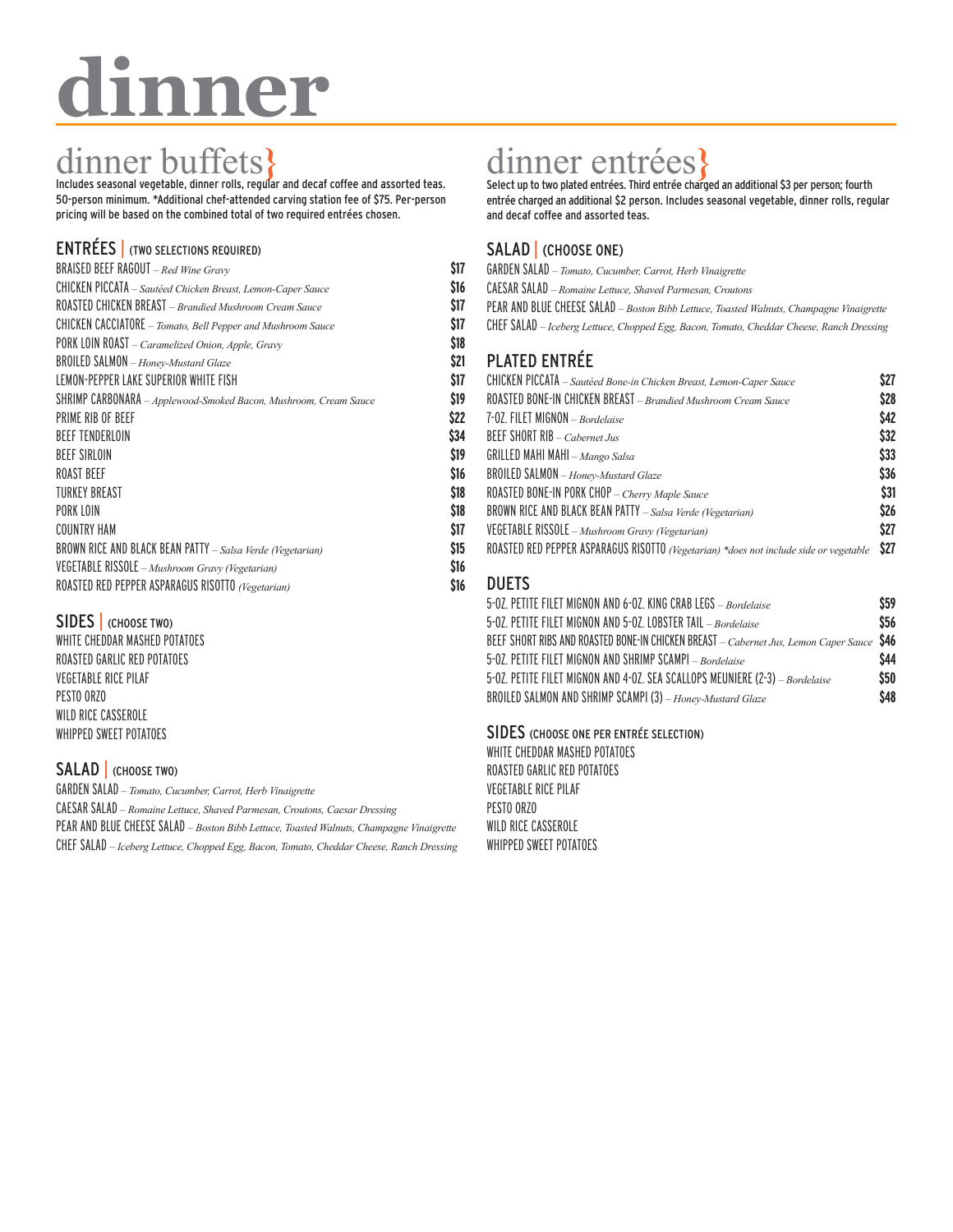# **dessert**

If more than two desserts are selected, additional fees may apply.

# PLATED

# PASSION CREAM TART | **\$6**

*Passion Fruit Cream, Toasted Raspberry Meringue, Mango Sauce, Fresh Raspberries*

DARK CHOCOLATE LAYER CAKE | **\$7** *Chocolate Buttermilk Cake, Chocolate Mousse, Chocolate Ganache, Chocolate Rum Sauce*

LAYERED CARROT CAKE | **\$6** *Carrot Cake, Vanilla Cream Cheese Icing, Spiced Anglaise Sauce, Sugared Pecans*

AMARETTO CHEESECAKE | **\$6** *Sour Cream and Amaretto Cheesecake, Amoretti Cookie, Cherry Sauce, Brandied Cherry*

## TIRAMISU | **\$6**

*Lady Fingers, Coffee Mousse, Espresso Anglaise Sauce, Vanilla Mascarpone Cream*

CARAMEL APPLE TART | **\$7** *Rum-Roasted Apples, Oat Streusel Crunch, Caramel Sauce, Cinnamon Whipped Cream*

S'MORE CAKE | **\$6** *Graham Cracker Cake, Dark Chocolate Mousse, Toasted Vanilla Meringue, Stout Caramel Sauce*

WHISKEY CHOCOLATE TART | **\$8** *Chocolate Whiskey Pate, Chocolate Cookie Crumbs, Cherry Sauce, Vanilla Mascarpone Cream*

DISPLAYS Priced per 50 people. 350-person maximum.

PETITE PASTRY | \$350 *French Macarons, Mini Cream Puffs, Salted Caramel Tarts, Passion Cream Tarts*

CHOCOLATE | **\$350** *Chocolate Truffles, Chocolate Bar Cake, Chocolate Amaretto Tarts, Chocolate Peanut Butter Mousse Cake*

CARAMELIZED | **\$350** *Rum Caramel Mousse Cake, Salted Caramel Tarts, Coconut Flan, Caramel Cheesecake*

# RUSTIC | **\$350**

*Stout Cakes, Bacon Candy Caramel Tarts, Salted Chocolate Rye Cookies, S'more Tarts*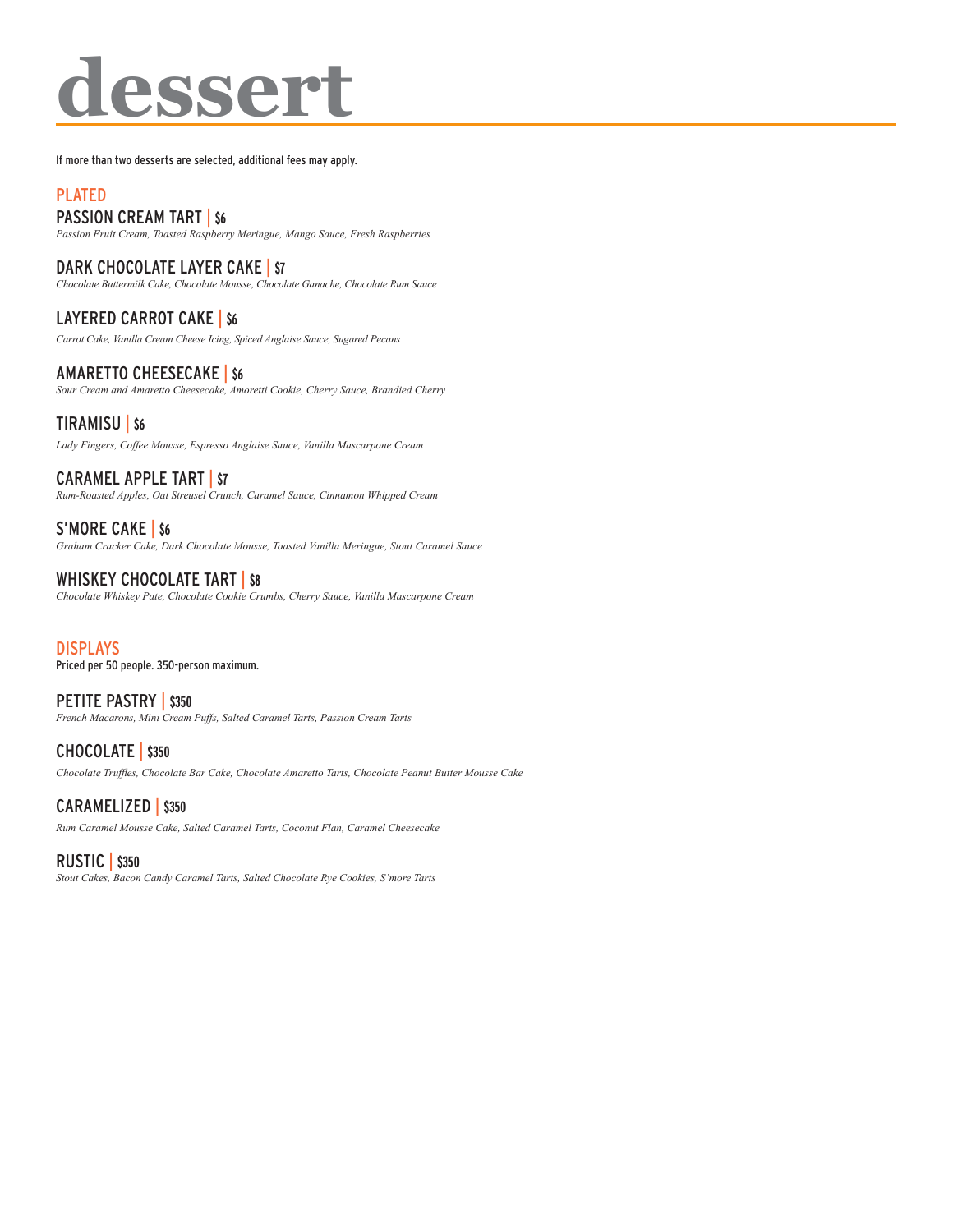# **beverage options**

### OPEN BAR PACKAGES

All pricing is per person. Persons under 21 years old will be provided unlimited non-alcoholic beverages at \$4 per person.

|                 | BEER/WINE/SODA | CALL | <b>PRFMIUM</b> | T <sub>0</sub> P |
|-----------------|----------------|------|----------------|------------------|
| FIRST HOUR      | \$11           | \$13 | \$15           | \$17             |
| ADDITIONAL HOUR | S4             |      |                | S7               |

CORDIAL PACKAGE | KAHLUA®, BAILEYS™, FRANGELICO®, SAMBUCA, CHAMBORD® | **\$5/PERSON PER HOUR**

### STANDARD BEER SELECTION FOR LIQUOR SELECTION

| <b>DOMESTIC</b>   | <b>PREMIUM AND IMPORT</b> |
|-------------------|---------------------------|
| MILLER LITE®      | CORONA®                   |
| MILLER HIGH LIFF® | <b>HFINFKFN®</b>          |
| <b>BUDWEISER®</b> | SPOTTED COW®              |
| <b>BUD LIGHT®</b> | REDD'S APPLE AIF          |
|                   |                           |

# CALL

SMIRNOFF

BACARDI® **MALIBU®** 

E&J BRANDY

JANDB SCOTCH CANADIAN CLUB JIM BEAM

BOMBAY SAPPHIRE® JOSE CUERVO GOLD CAPTAIN MORGAN® PREMIUM **KETEL ONE®** TANQUERAY® JOHNNIE WALKER® RED JACK DANIEL'S® JOSE CUERVO® 1800 SILVER MAKER'S MARK® MOUNTGAY® RUM KORBEL® BRANDY

# TOP

GREYGOOSE® HENDRICK'S® JOHNNIE WALKER® BLACK KNOB CREEK® CHIVAS REGAL® MOUNTGAY® RUM PATRÓN® SILVER RÉMY MARTIN VSOP®

### BEVERAGE PRICES

|                                                        | CASH                | <b>HOSTED</b>     |
|--------------------------------------------------------|---------------------|-------------------|
| DOMESTIC BOTTLED BEER                                  | \$4.75 BOTTLE       | <b>S4.25</b>      |
| PREMIUM AND IMPORT BOTTLED BEER                        | \$5.75 BOTTLE       | \$5.25            |
| DOMESTIC HALF BARREL                                   |                     | \$325 KEG         |
| PREMIUM HALF BARREL                                    |                     | \$415 AND UP      |
| CALL                                                   | <b>\$6.75 DRINK</b> | S <sub>6.25</sub> |
| PREMIUM                                                | <b>\$7.50 DRINK</b> | \$7               |
| T <sub>0</sub> P                                       | <b>\$8.50 DRINK</b> | S8                |
| PEPSI® BRAND SOFT DRINKS, PERRIER® AND AQUAFINA® WATER | \$3.50              | \$3               |
| CORDIALS                                               | \$8                 | \$7.50            |
| <b>SELECT WINE</b>                                     | \$6.75              | <b>S6.25</b>      |

## BANQUET HOUSE WINE SELECTIONS | **\$32 PERBOTTLE**

SAUVIGNON BLANC - SANTA RITA® 120 SERIES CHARDONNAY – CARMENET® PINOT NOIR - CARMENET CABERNET – CARMENET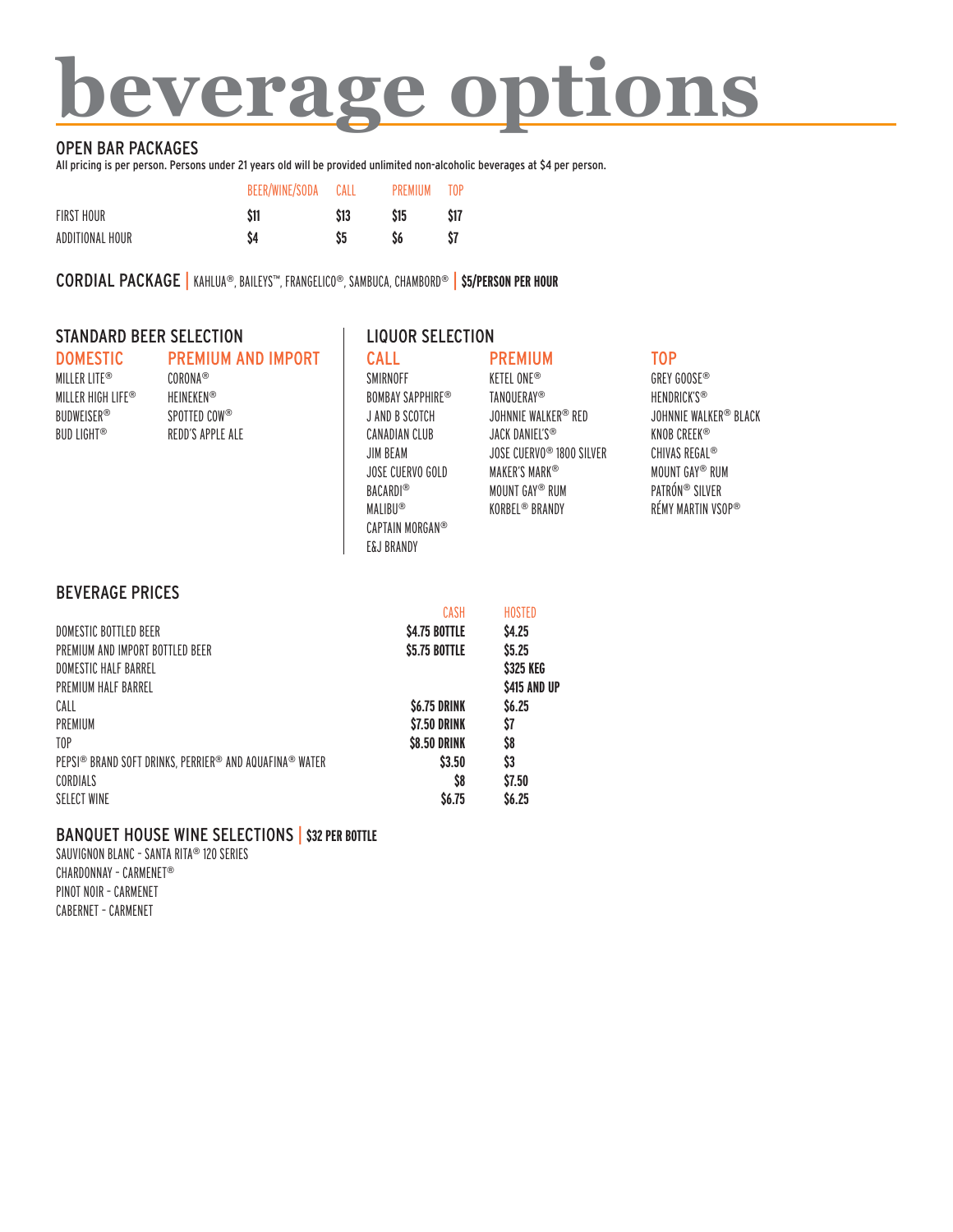# **audiovisual**

# MEETING ACCESSORIES

| <b>LUCITE PODIUM</b><br>WOODEN PODIUM<br><b>LAPTOP</b><br>CLICKER<br>VGA OR HDMI SPLITTER<br>ADAPTERS<br><b>FLIPCHART WITH MARKERS</b><br>EASEL<br><b>WHITE BOARD</b><br><b>FXTENSION CORDS</b><br><b>POWER STRIPS</b>                                                                                         | \$0<br>\$0<br>\$100<br>\$40<br>\$50<br>\$15<br>\$60<br>\$10<br>\$50<br>\$7<br>\$5 |
|----------------------------------------------------------------------------------------------------------------------------------------------------------------------------------------------------------------------------------------------------------------------------------------------------------------|-----------------------------------------------------------------------------------|
| AV TECH (14-DAY NOTICE, 4-HOUR MINIMUM, PRICED PER HOUR)<br><b>SCREENS</b><br><b>80" FLAT SCREEN TELEVISION</b><br><b>60" FLAT SCREEN TELEVISION</b><br>42" CONFIDENCE MONITOR<br>FAST FOLD SCREEN 7.5' X 13' (INCLUDES DRAPE)<br>8' TRIPOD SCREEN<br>DROP-DOWN SCREEN (AVAILABLE IN HOTEL MEETING ROOMS ONLY) | \$50<br>\$150<br>\$100<br>\$75<br>\$200<br>\$50<br>\$100                          |
| <b>AUDIO</b><br>WIRELESS MICROPHONES (HANDHELD OR LAVALIER)<br>WIRED MICROPHONE<br>TELECONFERENCE PHONE                                                                                                                                                                                                        | \$100<br>\$125<br>\$50                                                            |
| <b>AUDIO ACCESSORIES</b><br><b>6 CHANNEL MIXER</b><br>MINI JACK TO XLR (HOUSE SOUND)<br>TABLE TOP MIC STAND<br>ADJUSTABLE FLOOR MIC STAND<br>2 SPEAKER PORTABLE SOUND SYSTEM                                                                                                                                   | \$50<br>\$0<br>\$10<br>\$10<br>\$100                                              |
| <b>VIDEO</b><br>4500 LUMEN PROJECTOR<br><b>6000 LUMEN PROJECTOR</b><br>2600 LUMEN PROJECTOR<br>DROP-DOWN PROJECTOR (AVAILABLE IN HOTEL MEETING ROOMS ONLY)                                                                                                                                                     | \$250<br>\$275<br>\$200<br>\$100                                                  |
| <b>PACKAGES</b><br>DUAL SCREEN PACKAGE (PROJECTOR, TWO SCREENS, SPLITTER, MIXER, WIRELESS MIC, PODIUM)<br>DROP-DOWN PACKAGE (WIRELESS MIC, DROP DOWN SCREEN, PROJECTOR, PODIUM)<br>INNOVATION ROOM 80" TV                                                                                                      | \$700<br>\$250<br>\$150                                                           |
| <b>MISCELLANEOUS</b><br>UP LIGHTING (UP TO 20 UNITS)                                                                                                                                                                                                                                                           | \$25 EACH                                                                         |